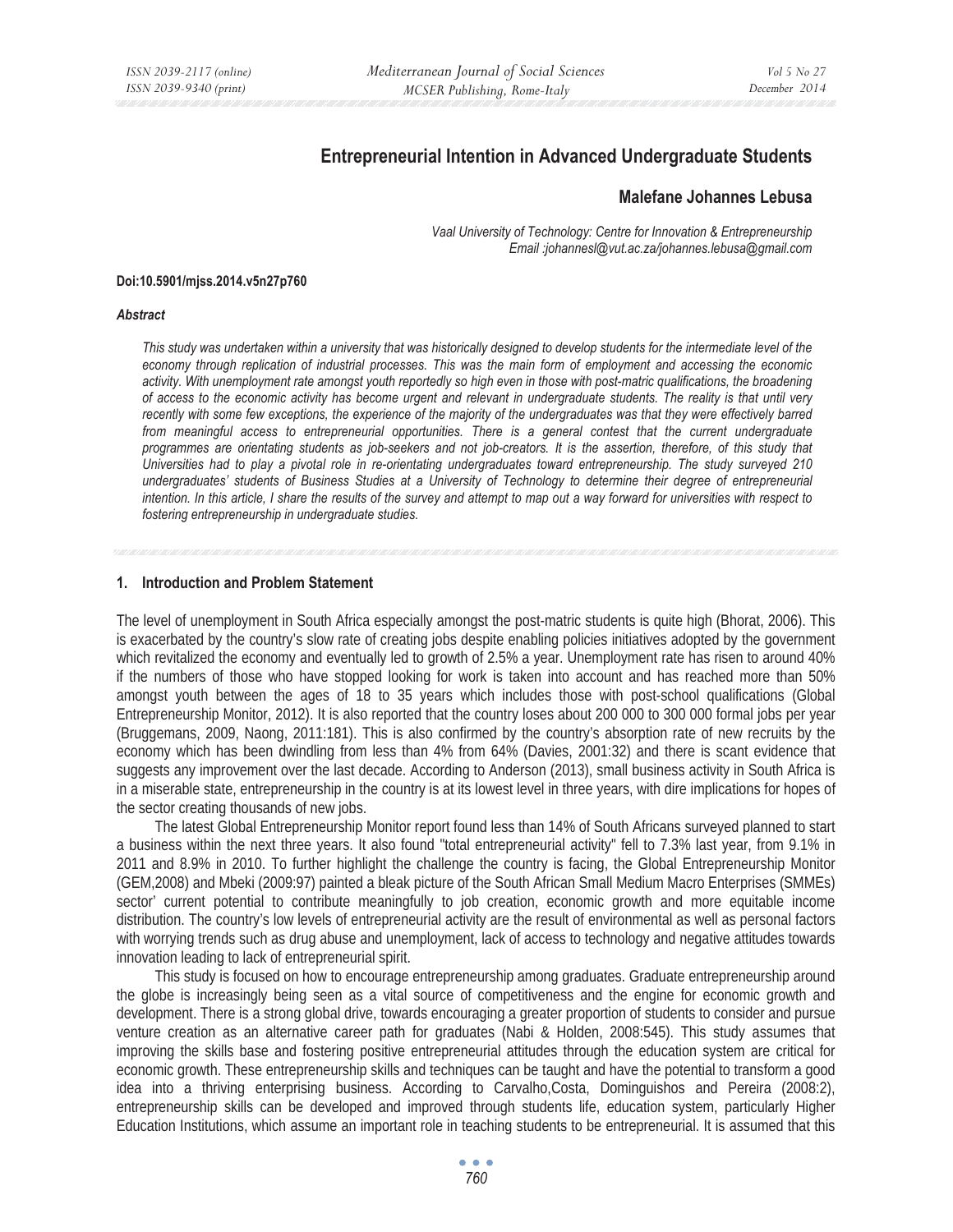could contribute towards developing entrepreneurial behaviours which are vital for venture creation and enterprising behaviours (Nabi & Holden, 2008:545). Education is more important than wealth in starting a business, and has helped people from modest backgrounds to establish some of the country's most successful companies (GEM, 2008 & 2004). The country's youth (aged 15-24) since 1994 are becoming better educated, yet account for most of the growth in unemployment. Graduate unemployment has been growing fast since 1995 and most graduates with diploma struggle to secure employment. 82% of graduates with diplomas especially from University of Technologies are unemployed (Blaine, 2007). This paper investigated the entrepreneurial intentions of business management under-graduate students at a University of Technology in South Africa.

### **2. Framing the Study**

This study uses an intention model, the Theory of Planned behaviour (TBP) as its theoretical framework as it attempts to determine the level of entrepreneurial intentions amongst under-graduate students. The study focuses on entrepreneurial intention because psychological attributes and personal characteristics have proven to be unreliable indicators of entrepreneurship; instead, intentions are the single best indicator of all planned behaviour (Krueger, Reilly & Carsrud, 2000).

The TPB (Ajzen, 1997) identifies intentions as the direct antecedent of behaviour. According to Ajzen's TBP (19991:188), behaviour is determined by individual's intention to perform, or not to perform a given behaviour. According to Krueger, Reilly and Carsrud (2000:411), in psychological literature, intentions have proven the best predictor of planned behaviour, particularly when that behaviour is rare, hard to observe, or involves unpredictable time lags. New businesses emerge over time and involve considerable planning.

Dawkins and Frass (2005:513) posit that intention is determined by attitudes toward the behaviour: evaluation of the behaviour, subjective norms: perceived social pressure to perform or not to perform the behaviour and perceived behaviour control: the perceived degree of personal prerogative regarding the behavior. According to TPB, people will have strong intentions to perform a given action if they evaluate it positively, believe that important others would want them to perform it, and think that it is easy to perform (Sutton, 1998:1318). The intention to create a business is an important antecedent of actual effort to start a business. This theory indicates the effort that the students will make to carry out that entrepreneurial behaviour as they face the reality of high unemployment post-graduation.

Despite the recognition that education influence people attitudes towards starting their own business, the impact of entrepreneurship education, as distinct from general education, on attitudes or perceptions of entrepreneurship has remained relatively untested. In this paper, the Entrepreneurial Intention Model (fig.1) is used to frame the study.

**Figure 1:** Entrepreneurial Intention Model



(Adopted from Shapero & Sokol,1982; Ajzen,1991)

Krueger and Brazeal (1994:91) wrote that "before there can be entrepreneurship there must be the potential for entrepreneurship", indicating that the study of entrepreneurial intentions (potential) is vital in the endeavour to encourage entrepreneurial activity (Gird & Bagraim, 2008:711). There is a growing body of literature arguing that intentions play a very relevant role in the decision to start a new business. Intentions capture the motivational factors which influence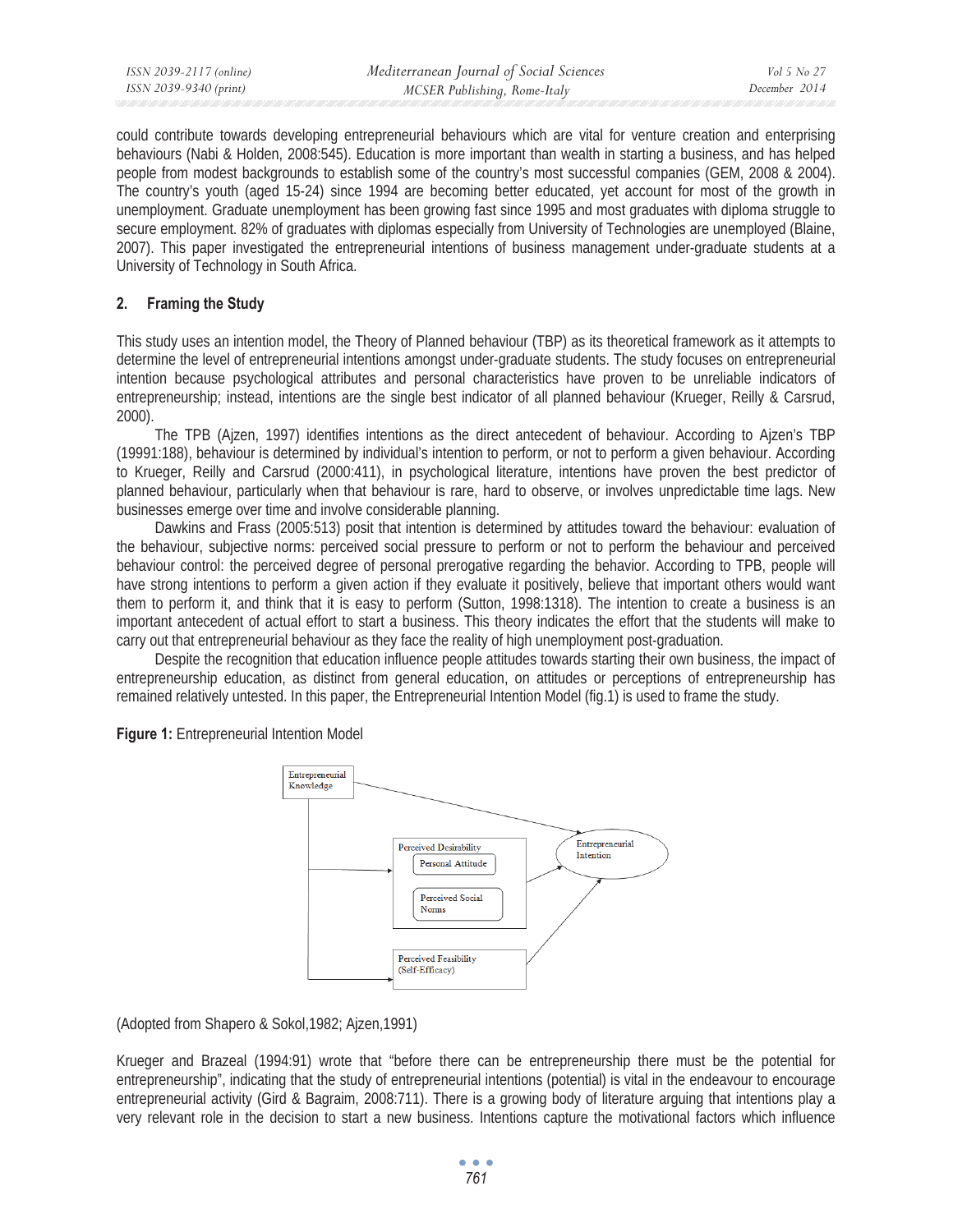| ISSN 2039-2117 (online) | Mediterranean Journal of Social Sciences | Vol 5 No 27   |
|-------------------------|------------------------------------------|---------------|
| ISSN 2039-9340 (print)  | MCSER Publishing, Rome-Italy             | December 2014 |

behaviour, the higher the intention to undertake the behaviour, the higher the probability of its performance will be (Linan & Santos, 2007). According to Linan and Chen (2009:595), intention of carrying out entrepreneurial behaviours may be affected by several factors, such as needs, values, wants, habits, and beliefs. Krueger (1993:6) defined entrepreneurial intention as the commitment to performing behaviour that is necessary to physically start the business venture. Linan and Chen (2009, 596) identified the following three motivational factors, or antecedents, influencing entrepreneurial intention:

- Attitude toward start-up (personal attitude, PA): refers to the degree to which the individual holds a positive or negative personal valuation about being an entrepreneur. It includes not only affective (I like it, it is attractive), but also evaluative consideration (it has advantage)
- Subjective norm (SN): measures the perceived social pressure to carry out- or not to carry out- entrepreneurial behaviours. In particular, it would refer to the perception that "reference people" would approve of the decision to become an entrepreneur, or not.
- Perceived behavioural control (PBC): perception of the ease or difficulty of becoming and entrepreneur. This is similar quite similar to self-efficacy and perceived feasibility

For the purpose of this study, entrepreneurial intention will refer to the target behaviour of being self-employed or starting a business which has the variables of perceived desirability (personal attractiveness of being self-employed or starting a business), perceived feasibility (degree to which the individual feels capable starting a business) and social norms (social pressure to perform or not to perform entrepreneurial behaviour).

## **3. Methodology**

## *3.1 Participants*

Participants in this study consisted of 300 under-graduates students who are studying business management. They were surveyed and randomly selected for purpose of this study. It is the assumption of this paper that they are the appropriate participants to give us the entrepreneurial intention level that this study is hoping to determine because they are more likely than other students to embark on an entrepreneurial career. Of the 300 questionnaires distributed, only 210 were returned, yielding a response rate of 70 %.

## *3.2 Research Instrument*

Information gathered from the literature study was used to develop and design a questionnaire to determine the students' level of entrepreneurial intention. This questionnaire was informed by the work developed of Krueger, Reilly and Carsrud (2000), Crant (1996) and Kickul and D' intino (2005). Questions attempts among others to find out what is the probability of these students starting their own business in the next five years, attractiveness of starting their own businesses and their belief in running a sustainable businesses.

# *3.3 Procedure*

The survey was administered in person by the researcher. The participants completed a questionnaire for this study which was organized into two sections. The first section related to respondents' demographic characteristics. The second consists of items attempting to elicit respondents' entrepreneurial intention. A four point Likert-type scale was used where respondents had to indicate their responses as no intention, little intention, more intention and complete intention. The balanced four-point scale was chosen in order to eliminate the tendency of respondents to provide socially desirable responses so as to please the researcher or to appear helpful.

# **4. Data Analysis**

All questionnaire items yielded a Cronbach Alpha coefficient of 0.914278 and average inter-item correlation of 0.267658, which in consultation with the Statistical Services of the University was considered highly valid. The content validity was constructed by adhering to the three entrepreneurial intention constructs namely, attitude toward start-up (personal attitude, PA), subjective norm (SN) and perceived behavioural control (PBC). The entrepreneurial intention dimensions also yielded high Cronbach Apha coefficients, which was indicative of the high reliability, as illustrated in the table below: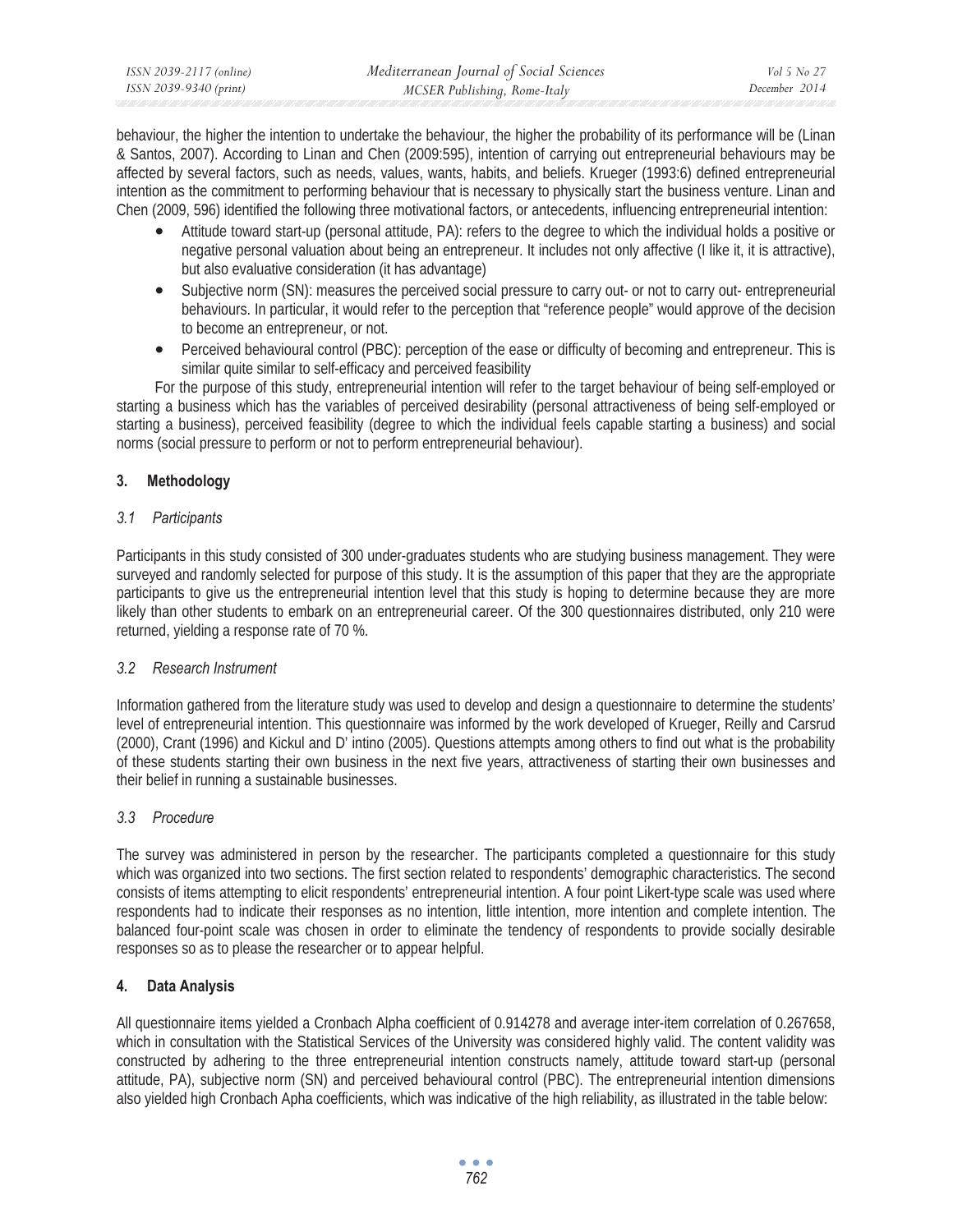| Dimension                                        | Cronbach Apha |
|--------------------------------------------------|---------------|
| Attitude toward start-up (personal attitude, PA) | 0.964515      |
| Subjective norm (SN)                             | 0.934625      |
| Perceived behavioural control (PBC).             | 0.913556      |

### **5. Results**

Findings from the descriptive data indicate general agreement with items relating to entrepreneurial intention as indicated by mean responses of 10.2 (sd=2.732) for personal attitude (PA), 6.65 (sd=2.223) for subjective norm (SN) and 4.68 (sd=1.345) for perceived behavioural control (PBC). Although this indicates a strong prospects of intention in students' intention in engaging in entrepreneurial activities, it is also evident the subjective norm perceived and perceived behavioural control does not enjoy practice as the other dimension of personal attitude. Items relating to personal attitude (PA) indicated that students are generally intent in engaging in entrepreneurial activities. When asked to respond to the statements "What is the probability you will start your own business in the next five years?"," How attractive an idea is starting your own business to you?", and " What is your value of starting your own business in terms of personal satisfaction?" , 64.4%, 60.3% and 59.8% respectively showed intention.

A reasonable percentage of respondents on the question items relating to perceived behavioural control (PBC) have intention to be involved in entrepreneurial activities or new venture creation. When asked to respond to the statements "What is your perceived value of starting your own business in terms of autonomy?, "What is your perceive value of starting your own business in terms of stress?", and " What is your perceived value of starting your own business in terms of financial satisfaction?", 56.8%, 53.3% and 45.6% respectively showed above average intention to engaged in entrepreneurial activities and opening new venture. It was found, however, that below average percentage of the respondents did not show behavioural control in terms financial satisfaction.

It was found, however, that above average percentage of respondents show intent with the notions of subjective norm. On the questions "Rate the perceived reaction you could expect from friends to the subject of you starting your own business?", "Rate the perceived reaction you could expect from parents/family to the subject of you starting your own business?", "Rate the perceived reaction you could expect from mentor/role model to the subject of you starting a business?" and " Rate the perceived reaction you could expect from significant other to the subject of you starting your own business?", 54.2%, 50.2%, 58.6% and 55.5%.

### **6. Limitations**

Two limitations are apparent in this study. First, the use of a cross-sectional design limits one's ability to capture changes in entrepreneurial intentions over time. As such, a longitudinal approach, which follows individual' student over time, is best for understanding the process of entrepreneurial intention, and future follow-up of respondents in the survey could shed more light on this subject.

Second, owing to the small size of the sample population (n=210), inferences and assertions made in this article provides an indication of how entrepreneurship intention is among the students in this institution, without laying any claim to the generalisability of the results.

### **7. Discussion and Conclusion**

Graduate entrepreneurship around the globe is increasingly being seen as a vital source of competitiveness and engine for economic growth and development (Nabi & Holden, 2008:545). Institutions of higher learning are attempting very hard in producing an ever increasing number of graduates and government policy in many countries is seeking to promote self/small business employment as a viable career option in the wake of high loss of jobs by large firms as in the case in South Africa and any other countries. As emerging markets continue to be battered by the economic downturn, South Africa cannot rely on austerity-driven big business to resolve its unemployment crisis. Entrepreneurs are the only sustainable solution to creating real jobs

Higher Education Institution need to assist the country in creating an environment friendlier to small business and also encourages this sector. Supporting the fundamentals of entrepreneurship through courses they offer based on practical approach to facilitate entrepreneurship will go a long way in producing graduates relevant in assisting the country to redress high unemployment because training and education had a vital role to play in stoking entrepreneurship. In order to solve the youth unemployment challenge, we cannot rely on the large corporations to create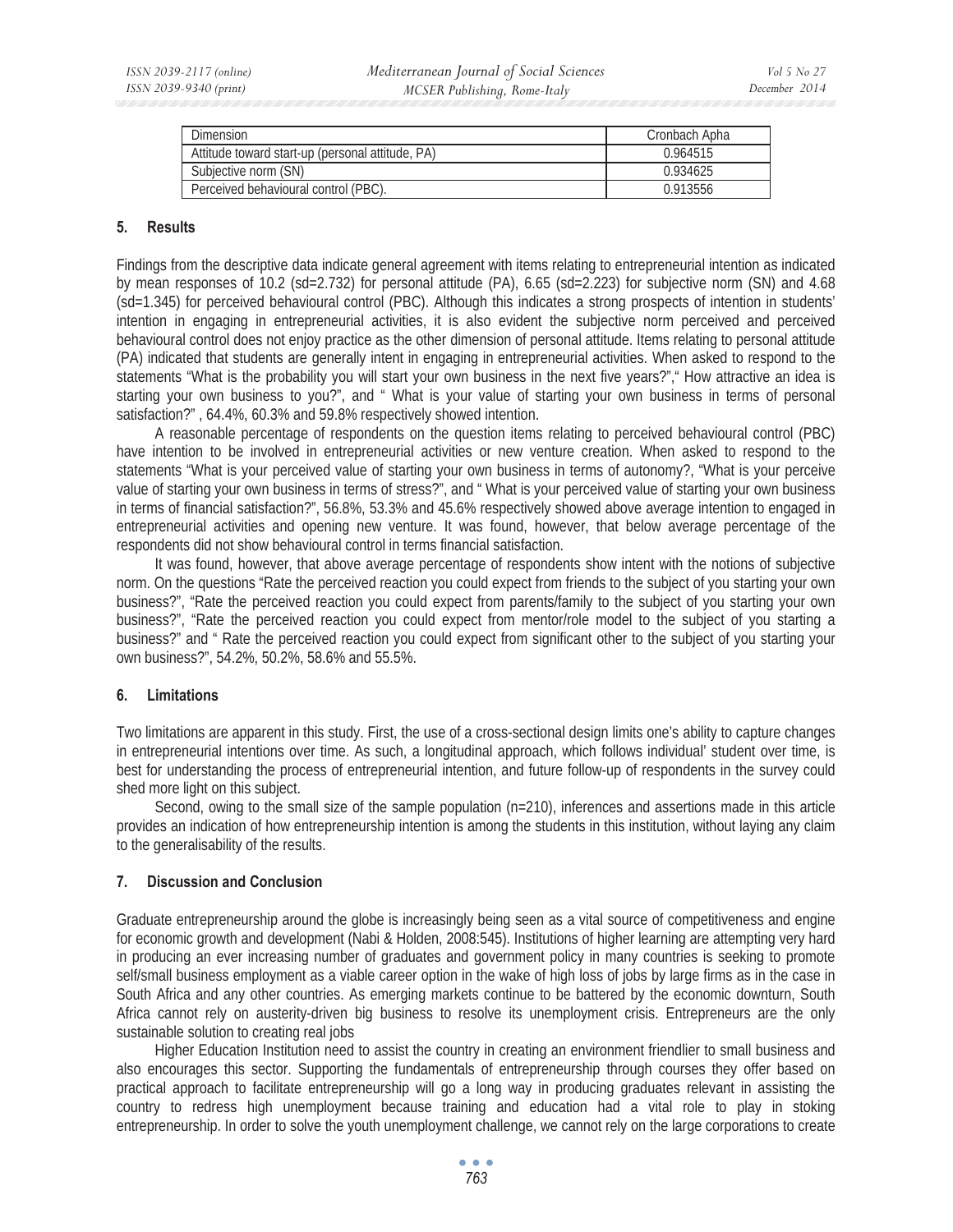sufficient amounts of jobs for the next generation. Instead, all stakeholders (policymakers, educators, large and small corporations and other support organizations) need to adapt and prepare the next generation to become job creators instead of job seekers.

Youth entrepreneurship must be considered a critical pathway to decent work for young people and has to form a strategic component of national efforts to address youth unemployment. The formalisation of a coherent entrepreneurship strategy would go a long way in determining where South Africa needs to be focusing and allocating scarce resources to offer co-ordinated support to entrepreneurs. The number of entrepreneurship programs has rapidly increased in the past years; however, little knowledge exists about their interconnection as well as their effectiveness. Finally, young aspiring entrepreneurs should see themselves as priceless, unique and passionate about their business ventures. With strategized mobilisation, mentorship, support and well-versed information to exploit opportunities, entrepreneurs can continue to be a driving force in today's modern economy. With South African Government's commitment to reducing red tape for small business owners and emphasis on gender equality, young entrepreneurs could look forward to breaking out the mindset that graduates are only good for selected professions.

#### **References**

- Anderson, A. (2013) . Red tape 'killing' small business Davies wants more. [online] Available from: http://www.bdlive.co.za/business/ 2013/04/24/red-tape-killing-small-business--davies-wants-more. [Accessed 25 April 2013]
- Bhorat, H. (2006) . Unemployment in South Africa Descriptors and Determinants. Presentation to the Commission on Growth and Development, World Bank. Washington DC, October 15th 2006. School of Economics and Development Policy Research Unit, University of Cape Town
- Blaine, S. (2007) . Most jobless graduates' hold diplomas. [online] Available from: http:// www.businessday.co.za/2007/03/05/news/ africa05asp. [Accessed 17 June 2009]
- Bruggemans, C. (2009) . Zuma's ambitious vision for South Africa. Business Report 08 June:13
- Carvalho,L, Costa, T, Dominguishos,P & Pereira, R. (2008) . Entrepreneurship, methodologies in Higher Education: An experience in Portuguese Business School.[Web:]http://mpra.ub.uni-muenchen.de/12123. Access Date: 14/06/2009
- Crant, J.M. (1996) . The proactive personality scale as a predicator of entrepreneurial intentions. Journal Small Business Management, 34, 42-49.
- Dawkins, C.E. & Frass, J.W. ( 2005) . Decision of union workers to participate in employee involvement: An application of the theory of planned behaviour. Employee Relations, 27(5):511-531.
- Davidsonn. P. (1995) . Determinants of entrepreneurial intentions. Paper presented at the RENT IX Workshop. November 23-24, Piacenza, Italy.
- Global Entrepreneurial Monitor (GEM). (2004). Global Entrepreneurship Monitor Report. Babson College, Kauffman Centre for Entrepreneurship. Boston, MA and London School of Economics, London.
- Global Entrepreneurial Monitor (GEM). (2008). Global Entrepreneurship Monitor Report. Babson College, Kauffman Centre for Entrepreneurship. Boston, MA and London School of Economics, London.
- Grid, A. & Bagraim, J.J. (2008) . The theory of planned behaviour as predictor of entrepreneurial intent amongst final year university students.South African Journal of Psychology ,38 (4):711-724
- Davies, T.A. (2001) . Entrepreneurship development in South Africa: redefining the role of tertiary institutions in a reconfigured higher education system. South African Journal of Higher Education, 15 (1): 32-9
- Horwitz, F. (2007). The skills shortage: Myths and Realities? Paper presented at HRDA Conference, June 2007
- Jansen, J. (2009). The answer lies in the hands of our youth-again. Sunday Star.20 June 2009
- Kickul, J., & D'Intino, R.S. (2005) . Measure for measure: modeling entrepreneurial self-efficacy onto instrumental tasks within the new venture creation process. New England Journal of Entrepreneurship, 8(2):39-47
- Krueger, N.F. (1993) . The impact of prior entrepreneurial exposure on perceptions of new venture feasibility and desirability. Entrepreneurship Theory and Practice,18 (1): 5-23
- Krueger Jr. ,N.F. & Brazeal, D.V. (1994) . Entrepreneurial potential and potential entrepreneurs. Entrepreneurship Theory and Practice,19, 91-94.
- Krueger Jr., N.F.,Reilly, M.D. & Carsrud, A.L. (2000) . Competing models of entrepreneurial intentions. Journal of Business Venturing,15, 411-432.
- Li, W. (2006). Entrepreneurial Intention among international students: Testing a model of entrepreneurial intention. [Web:]http://usasbe.org/knowledge/proceedingsDocs/USAABE2006proceedings-Li%20-%Internet.pdf. Access date: 12/06/2009
- Linan, F. & Chen, Y. (2009). Development and Cross-Cultural Application of a Specific Instrument to measure Entrepreneurial Intentions. Entrepreneurship Theory and Practice, 33(3): 593-617.
- Linan, F. & Santos,F.J. (2007) . Does social capital affect entrepreneurial intentions? International Advances in Economic Research.
- Mbeki, M. (2009) . Architects of Poverty: Why African capitalism needs changing. Pan Macmillan: South Africa
- Mofokeng, M., Ndlangisa, S. & Matlala, G. (2009) . JZ admits 500 000 jobs flop.[Web:]www.citypress.co.za/2009/11/15/news/Africa. Access date: 17/11/2009